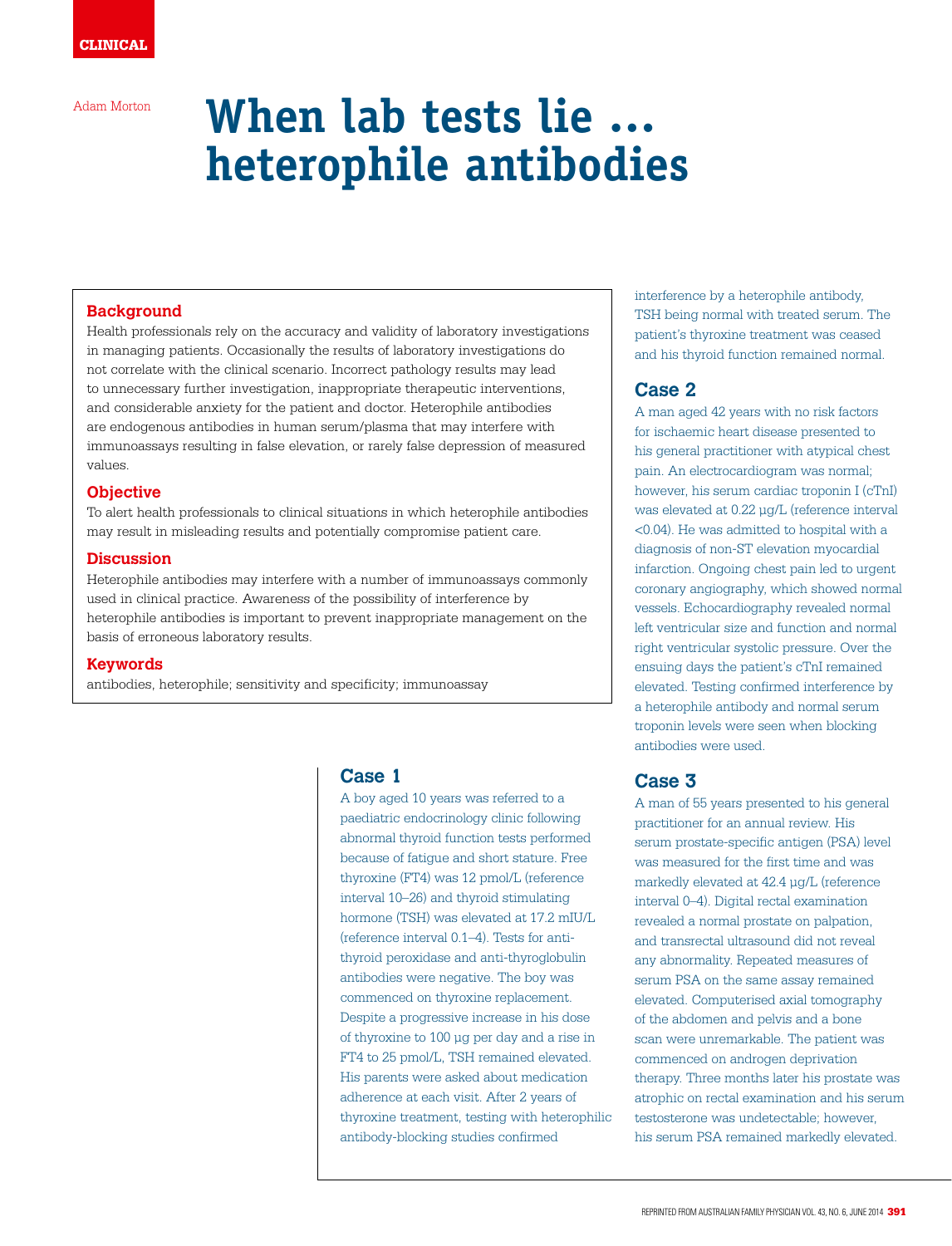A repeat PSA using an alternative assay revealed a normal result, and evaluation with heterophilic antibody blocking studies confirmed interference in the original assay. Androgen deprivation therapy was ceased and regular surveillance serum PSA levels over the ensuing 2 years remained normal.

## **Discussion**

The prevalence of heterophile antibodies is 0.17– 40% in the general population.<sup>1</sup> In eight automated tumour marker immunoassays, the prevalence of heterophile antibodies was 0.2–3.7%.<sup>2</sup> Sources proposed for the induction of heterophile antibodies include exposure to mice and mouse products, immunisation, blood transfusion, autoimmune diseases, dialysis and maternal transfer. Two-site





immunometric or sandwich assays are particularly susceptible to analytical error in the setting of heterophile antibodies. These assays use at least two antibodies directed against different epitopes of an antigen: one bound to a solid-phase, the other in solution and tagged with a signal moiety. The antigen in the sample bridges the two antibodies so that the amount of labelled antibody that binds to the solid-phase is proportional to the antigen concentration in the sample (*Figure 1*). Heterophile antibodies can also bridge the two antibodies independently of antigen, resulting in an increase in labelled antibody concentration (*Figure 2*).

Heterophile antibodies may affect a wide array of laboratory tests, resulting in false elevation of tumour markers, endocrine tests, cardiac injury markers and drug levels (Table 1). Heterophile antibodies may also cause false depression of serum cortisol levels, resulting in incorrect diagnosis of hypothalamic-pituitary-adrenal axis insufficiency and inappropriate and potentially harmful replacement

with glucocorticoids. False lowering of thyroglobulin levels may also occur. Where suspected, the presence of heterophile antibodies interfering with the accuracy of investigations can be addressed through analysis by an alternative analytical platform, non-linearity of results on serial dilution or the use of heterophile-blocking reagents or immunoglobulin-blocking reagents.

A study of patients investigated for cTnI, because myocardial infarction was suspected, found heterophile antibodies caused false positives in 5.5% of those with raised cTnI and 14% of those with raised cTnI and normal creatine kinase.<sup>3</sup> The universal international definition of myocardial infarction requires the detection of a rise or fall of cardiac biomarker values together with symptoms of ischaemia, new changes on electrocardiography, evidence on imaging of new loss of viable myocardium or identification of an intracoronary thrombus.4 Acute elevation of cTnI may also occur with sepsis, pulmonary embolism, myopericarditis,

#### Table 1. Immunoassays potentially affected by heterophile antibodies

#### **Cardiac markers**

• Troponin, creatine kinase-MB isoenzyme, B-type natriuretic peptide (BNP)

#### **Tumour markers**

- Prostate-specific antigen (PSA)
- Carcinoembryonic antigen (CEA), cancer antigen 19-9 (CA 19-9), cancer antigen 125 (CA 125)
- Alpha-fetoprotein (AFP), beta human chorionic gonadotropin (ßhCG)
- Calcitonin
- Thyroglobulin
- Chromogranin A

#### **Endocrine tests**

- Follicle-stimulating hormone (FSH), luteinizing hormone (LH), prolactin, oestradiol, progesterone, testosterone
- Thyroid-stimulating hormone (TSH), free thyroxine (FT4), Free triiodothyronine (FT3)
- Adrenocorticotropic hormone ( ACTH), cortisol
- Parathyroid hormone (PTH)
- Inhibin A

#### **Drug levels**

#### • Digoxin

• Cyclosporine, tacrolimus

#### **Other**

- Tryptase
- Myoglobin
- Antiphospholipid antibodies
- Erythropoietin
- Human immunodeficiency virus (HIV)